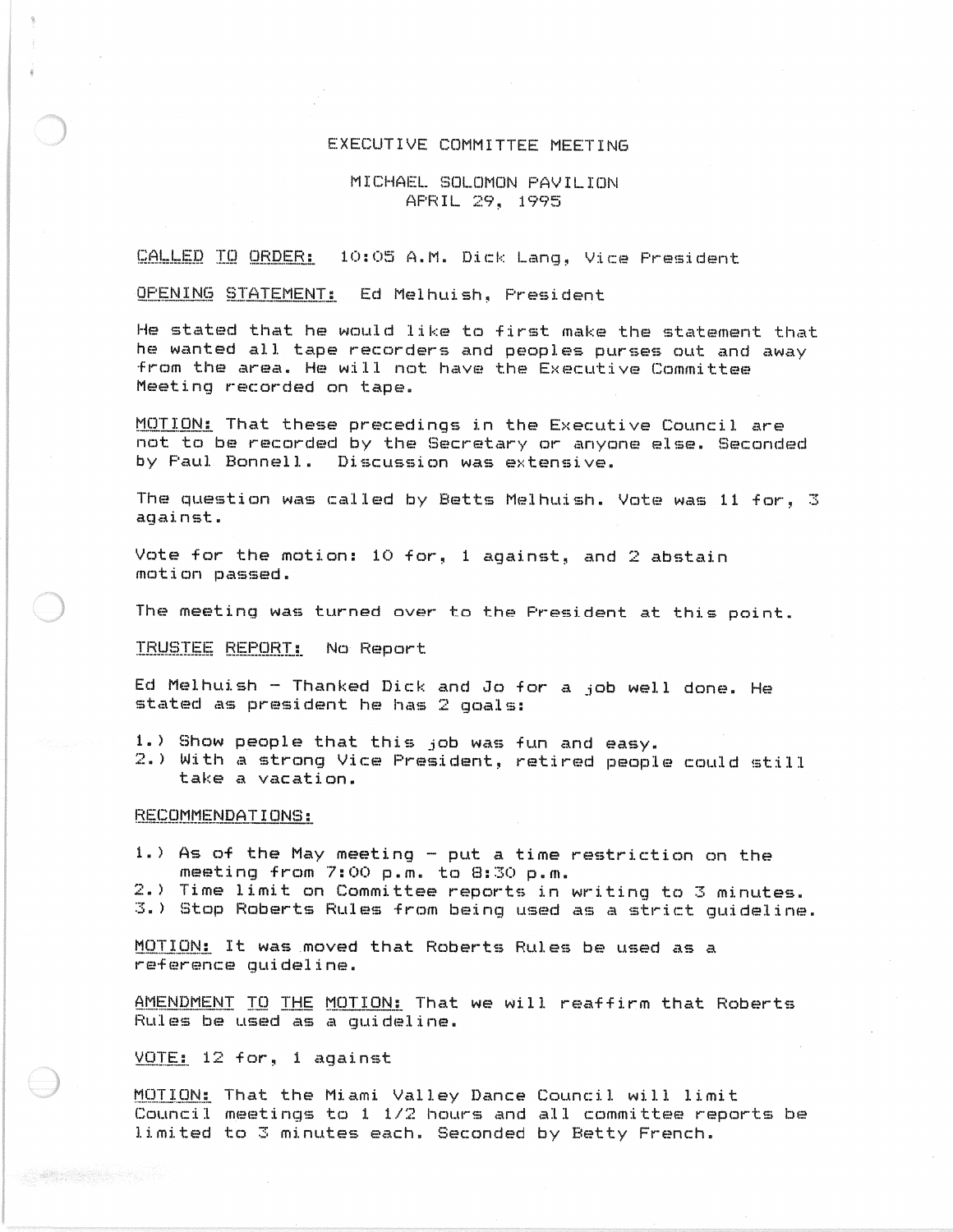The President stated that it was the option of any group to extend the meeting.

CHANGE OF PRESIDENTS FOR THE SOUTHWESTERN OHIO SQUARE DANCERS FEDERATION INC.

As of March 19th the new Presidents are Fred and Barb Dorsey.

The Federation will be pleased to display the Federation Quilt at the Convention.

Jo Bonnell received a card of thanks from Channel 16 for the 1995 auction for fund raising.

Day in the Park - Ken Roberts will MC.

MS - They will advertise the Dance Council.

Wegerzyn Garden - Has callers for the first 2 demos and the last 2 demos.

MOTION: This group recommends that Hearing and Speech be replaced with MS for 1 year and check then for exposure. Betts seconded. Motion carried.

DIVISION OF PARKS AND RECREATION: Dayton would like for there to be dancers in the July 4th parade. The city may be able to provide a float for the dancers to dance on. The parade is at 2:00 p.m.

Due to the issue of insurance the float from Hoosier Corners cannot be used.

PUBLICITY REPORT: Kings Island needs to be brought before the Council for approval.

MOTION: That there be approval of all of the recommendations of PubliCity. Seconded by Mona Cannell. One against. Motion carried.

SEWING COMMITTEE: No report.

Vial for Life sponsored by Miami Valley Hospital would like to be supported by the Dance Council. They will be willing to come to a meeting and discuss it with everyone.

HOTLINE: It was explained how the current system works. It was then explained how the voicemail that the Callers Association currently has. It is to be looked into and find out the cost and a discision is to be made at the July meeting. It should also be looked into at the time response after a call has been made.